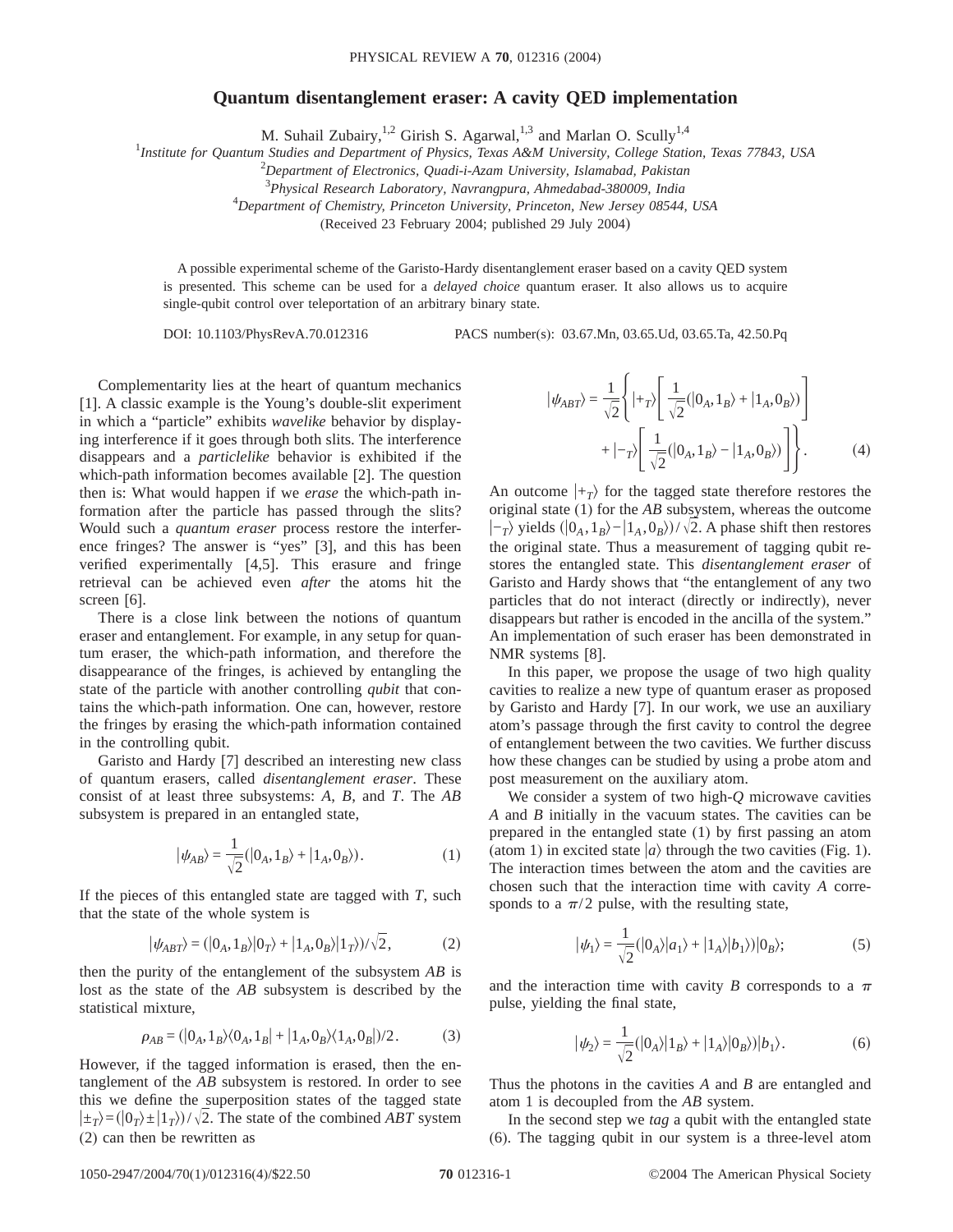

FIG. 1. The preparation of entangled states. Cavities *A* and *B*, each resonant with the  $|a\rangle-|b\rangle$  transition, are prepared in an entangled state [Eq. (6)] by passing the two-level atom 1 initially in the excited state  $|a\rangle$  with appropriate passage times through the two cavities. The entangled state given by Eq. (8) is prepared via the passage of the three-level atom 2 through the cavity *A*.

(atom 2) that passes through cavity *A* only (Fig. 1). The level structure of atom 2 is such that the field inside cavity *A* is nonresonant with the  $|a\rangle \rightarrow |b\rangle$  transition, but is dispersively coupled with the  $|c\rangle \rightarrow |a\rangle$  transition with  $\omega_{ca} = \nu_A + \Delta$ . Here the atomic levels  $|a\rangle$  and  $|b\rangle$  represent the states  $|0\rangle$  and  $|1\rangle$ for the tagging qubit, respectively. The effective Hamiltonian for the atom and the cavity field is given by  $\mathcal{H}_{eff}$  $=(\hbar g^2/\Delta)(aa^{\dagger}|c\rangle\langle c|-a^{\dagger}a|a\rangle\langle a|)$ , where *g* is a coupling coefficient, and *a* and  $a^{\dagger}$  are destruction and creation operators, respectively, for the field state inside the cavity [9]. Atom 2 is intially prepared in a superposition state  $(|a\rangle+|b\rangle)/\sqrt{2}$ . After passage through cavity *A*, a quantum phase gate is made with a phase shift  $\eta = g^2 \tau / \Delta$ . Here  $\tau$  is the interaction time between the atom and the cavity. Such a quantum phase gate has been discussed and experimentally implemented in [10].

The resulting state after the passage of the atom through the cavity is

$$
|\psi_3\rangle = e^{(-i\mathcal{H}_{eff}/\hbar)\tau} |\psi_2\rangle = \frac{1}{\sqrt{2}} \left\{ |b_2\rangle \left[ \frac{1}{\sqrt{2}} (|0_A, 1_B\rangle + |1_A, 0_B\rangle) \right] + |a_2\rangle \left[ \frac{1}{\sqrt{2}} (|0_A, 1_B\rangle + e^{i\eta} |1_A, 0_B\rangle) \right] \right\}.
$$
 (7)

We chose the interaction time  $\tau$  such that  $\eta=\pi$ . Then  $|\psi_{3}\rangle$  is of the form (4). If atom 2 then interacts with a classical Ramsey field, such that  $(|a\rangle+|b\rangle)/\sqrt{2} \rightarrow |a\rangle$  and  $(-|a\rangle)$ + $|b\rangle$ )/ $\sqrt{2} \rightarrow |b\rangle$ , we obtain

$$
|\psi_4\rangle = \frac{1}{\sqrt{2}} (|0_A\rangle |1_B\rangle |a_2\rangle + |1_A\rangle |0_B\rangle |b_2\rangle)|b_1\rangle.
$$
 (8)

We have thus obtained an entangled state of the form (2) and the entanglement between photons inside the cavities *A* and *B* is controlled by atom 2.

For  $\eta = \pi$ , a slight change in the proposal would make it easier to have it implemented experimentally. Instead of assuming a dispersive interaction between levels  $|a\rangle$  and  $|c\rangle$ and the cavity mode, we may assume a resonant interaction, such that if the atom is in state  $|a\rangle$  and there is one photon in the cavity, the atom undergoes a  $2\pi$  Rabi rotation, thus changing its phase by a minus sign. A resonant  $2\pi$  transition



FIG. 2. (a) A two-level atom initially in its ground state  $|b\rangle$ passes through the entangled cavities *A* and *B*. The atom in state  $|a\rangle$ acquires a phase shift while passing between the two cavities. The probability of finding the atom in the excited or ground state exhibits interference fringes. (b) The system is the same as in (a), but a tagging qubit can partially or completely erase the interference fringes via dispersive coupling of a three-level atom with cavity *A*.

requires a smaller interaction time than a dispersive interaction, thus making the proposal more resistant to decoherence. This  $2\pi$ -phase change was demonstrated experimentally by Nogues *et al.* [11].

We now consider two examples where the entanglementbased phenomena can be controlled by the tagging qubit. In the first example, we consider an atomic double cavity Ramsey interferometry, where the appearance or disappearance of interference fringes in the final atomic state probability depends on the presence or absence of entanglement between the photons of the two cavities. In the second example, we consider the control of quantum teleportation via the tagging qubit.

We proceed to analyze the passage of a two-level atom 3 initially in its ground state  $|b\rangle$  through two cavities that are initially in an entangled state (6). First, we discuss the system in the absence of a tagging qubit [Fig. 2(a)]. A theoretical study and an experimental demonstration of a similar setup are discussed in [12–14]. The initial atom-field state is

$$
|\psi_1\rangle = \frac{1}{\sqrt{2}} (|0_A, 1_B\rangle + |1_A, 0_B\rangle)|b_3\rangle.
$$
 (9)

After the passage through cavity *A* with a passage time corresponding to a  $\pi$  pulse, we have

$$
|\psi_2\rangle = \frac{1}{\sqrt{2}}(|b_3, 1_B\rangle - |a_3, 0_B\rangle)|0_A\rangle.
$$
 (10)

If the atom interacts with a classical field dispersively, such that a phase  $\Phi(t)$  is acquired when the atom is in the excited state  $|a\rangle$  and no phase when it is in ground state  $|b\rangle$ , then the resulting state is

$$
|\psi_3\rangle = \frac{1}{\sqrt{2}}[|b_3, 1_B\rangle - e^{i\Phi(t)}|a_3, 0_B\rangle]|0_A\rangle.
$$
 (11)

Finally the atomic passage through cavity *B* with interaction time corresponding to a  $\pi/2$  pulse yields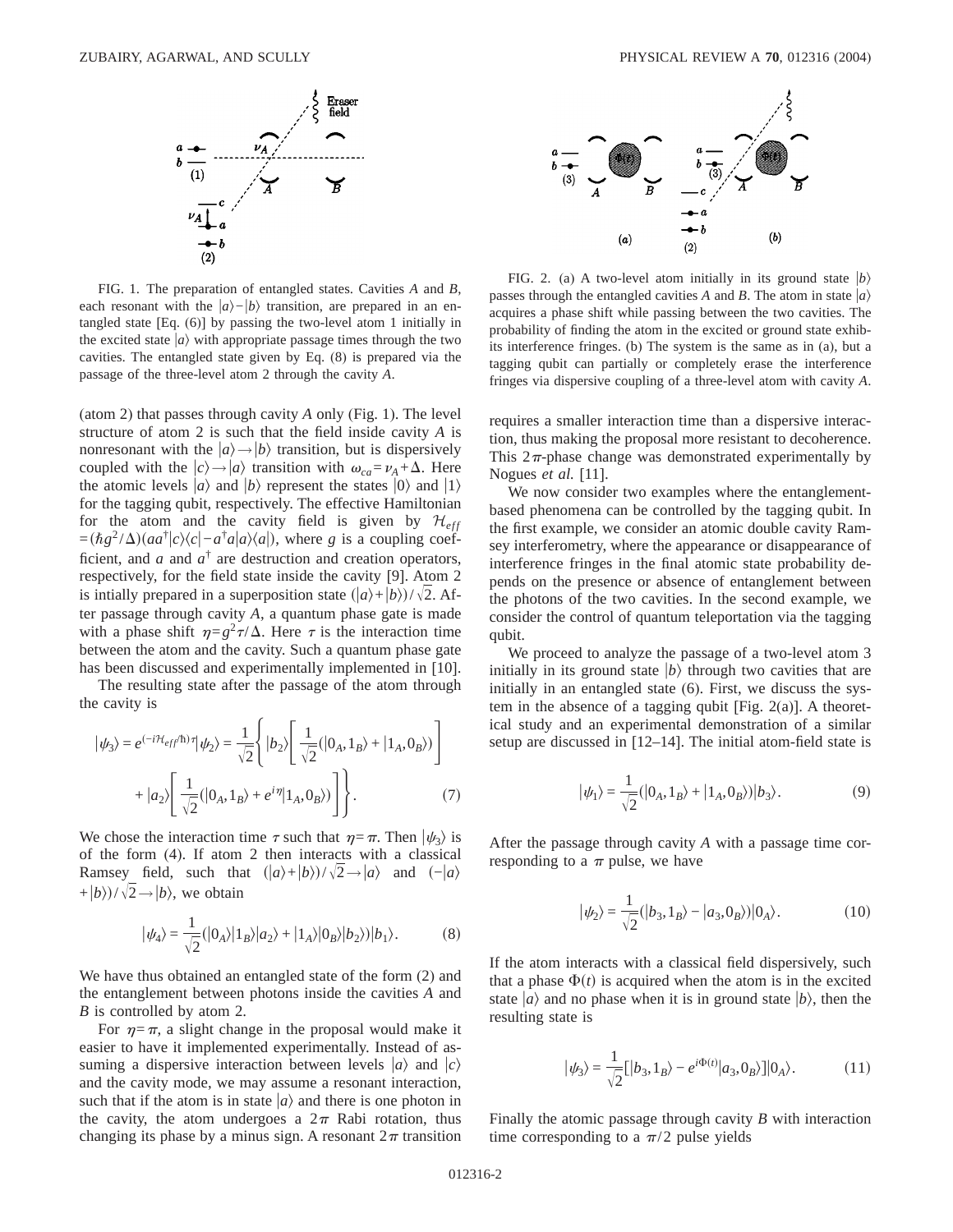$$
|\psi_4\rangle = \frac{1}{2} [ |b_3, 1_B\rangle (1 - e^{i\Phi(t)}) + |a_3, 0_B\rangle (1 + e^{i\Phi(t)})] |0_A\rangle.
$$
\n(12)

The probability of finding atom 3 in the excited and ground states exhibits antisymmetric interference fringes, i.e.,

$$
P_{a_3} = 1 - P_{b_3} = \frac{1}{2} [1 + \cos \Phi(t)].
$$
 (13)

The appearance of the fringes (say in  $P_{a_3}$ ) is due to the interference between two paths: The atom absorbs a photon in cavity *A* or in cavity *B*.

The system is, however, more complicated when the tagging atom (atom 2) passes through cavity *A* [Fig. 2(b)]. In this case, the initial state is

$$
|\psi_1'\rangle = \frac{1}{\sqrt{2}}[|0_A\rangle|1_B\rangle|a_2\rangle + |1_A\rangle|0_B\rangle|b_2\rangle]|b_3\rangle. \tag{14}
$$

Atom 3 now passes through the cavities *A* and *B* with a phase shift  $\Phi(t)$  acquired by the level  $|a\rangle$ , while the atom passes in between the two cavities. The final state after the passage of atom 3 can be determined as above, and is given by

$$
|\psi_4'\rangle = \frac{1}{2} \{ |b_3, 1_B\rangle [ |a_2\rangle - |b_2\rangle e^{i\Phi(t)} ]
$$

$$
- |a_3, 0_B\rangle [ |a_2\rangle + |b_2\rangle e^{i\Phi(t)} ] \} |0_A\rangle. \tag{15}
$$

The probabilities for atom 3 to be in the excited and ground states are

$$
P_{a_3} = P_{b_3} = \frac{1}{2},\tag{16}
$$

and the fringes disappear. The disappearance of the fringes is due to the availability of which-path information. The state of the tagged atom controls the which-path information. We assume that the atom is found in the ground state. Thus the atom must have followed the path absorbing a photon in cavity *A* and emitting the photon in cavity *B* if the tag atom 2 is in state  $|b_2\rangle$ . Similarly, if it followed the path with no interaction with either cavity *A* or *B*, the tag atom 2 must be in state  $|a_2\rangle$ .

How do we restore the interference fringes? In a "delayed choice" quantum eraser we might like to do so even after atom 3 has been detected. A quantum eraser would require erasing the which-path information.

Let the tag atom 2 interact with a classical Ramsey field, such that

$$
|a_2\rangle \rightarrow \cos \theta |a_2\rangle + \sin \theta |b_2\rangle
$$
  

$$
|b_2\rangle \rightarrow -\sin \theta |a_2\rangle + \cos \theta |b_2\rangle.
$$
 (17)

Here the angle  $\theta$  depends on the Rabi frequency of the field and the interaction time.

A subsequent measurement of tag atom in state  $|a_2\rangle$  yields the following expressions for the probabilities:



FIG. 3. Cavities *A* and *B* are prepared in an entangled state (1) via passage of atom 1 initially in its excited state. The field inside cavity *C* is teleported to cavity *B* by making a Bell-state measurement of *AC* system. The tagging qubit is atom 2 that interacts with the field in cavity *A* dispersively.

$$
P_{a_3} = 1 - P_{b_3} = \frac{1}{2} [1 - \sin 2\theta \cos \Phi(t)] \tag{18}
$$

Similar expressions are obtained if the tag atom is detected in the ground state  $|b_2\rangle$ .

The visibility of the fringes is given by  $\mathcal{V} = \sin 2\theta$ . It is clear that the interference fringes are fully restored (with unit visibility) for  $\theta = \pi/4$ . We then obtain

$$
P_{a_3} = \frac{1}{2} [1 - \cos \Phi(t)], \tag{19}
$$

if atom 2 is found in state  $|a_2\rangle$  and

$$
P_{a_3} = \frac{1}{2} [1 + \cos \Phi(t)], \qquad (20)
$$

if atom 2 is found in state  $|b_2\rangle$ .

As a second example, we consider a control on quantum teleportation via tagging qubit. In a teleportation scheme [15], two systems, *A* and *B*, are prepared in an entangled state (1). A quantum state of system *C*,

$$
|\psi_C\rangle = c_0|0_C\rangle + c_1|1_C\rangle, \tag{21}
$$

can be teleported to system *B* by making a Bell-basis measurement of the *AC* system and communicating the outcome to *B*.

Here we consider the system shown in Fig. 3, where a quantum state of the radiation field of the form (21) is teleported from cavity *C* to cavity *B*. As before, we prepare an entangled state between cavities *A* and *B* along with the tagged qubit *T* (atom 2),

$$
|\psi_{ABT}\rangle = \frac{1}{\sqrt{2}}[|0_A\rangle|1_B\rangle|a_2\rangle + |1_A\rangle|0_B\rangle|b_2\rangle].
$$
 (22)

The state of the combined system *ABCT* can be written as

$$
|\psi_{ABCT}\rangle = \frac{1}{2\sqrt{2}}|+_2\rangle [\psi_{AC}^+(c_0|0_B\rangle + c_1|1_B\rangle) + \phi_{AC}^+(c_0|1_B\rangle
$$
  
+  $c_1|0_B\rangle) - \psi_{AC}^-(c_0|0_B\rangle - c_1|1_B\rangle) + \phi_{AC}^-(c_0|1_B\rangle$   
-  $c_1|0_B\rangle)] + \frac{1}{2\sqrt{2}}|-_2\rangle [\psi_{AC}^+(c_0|0_B\rangle + c_1|1_B\rangle)$